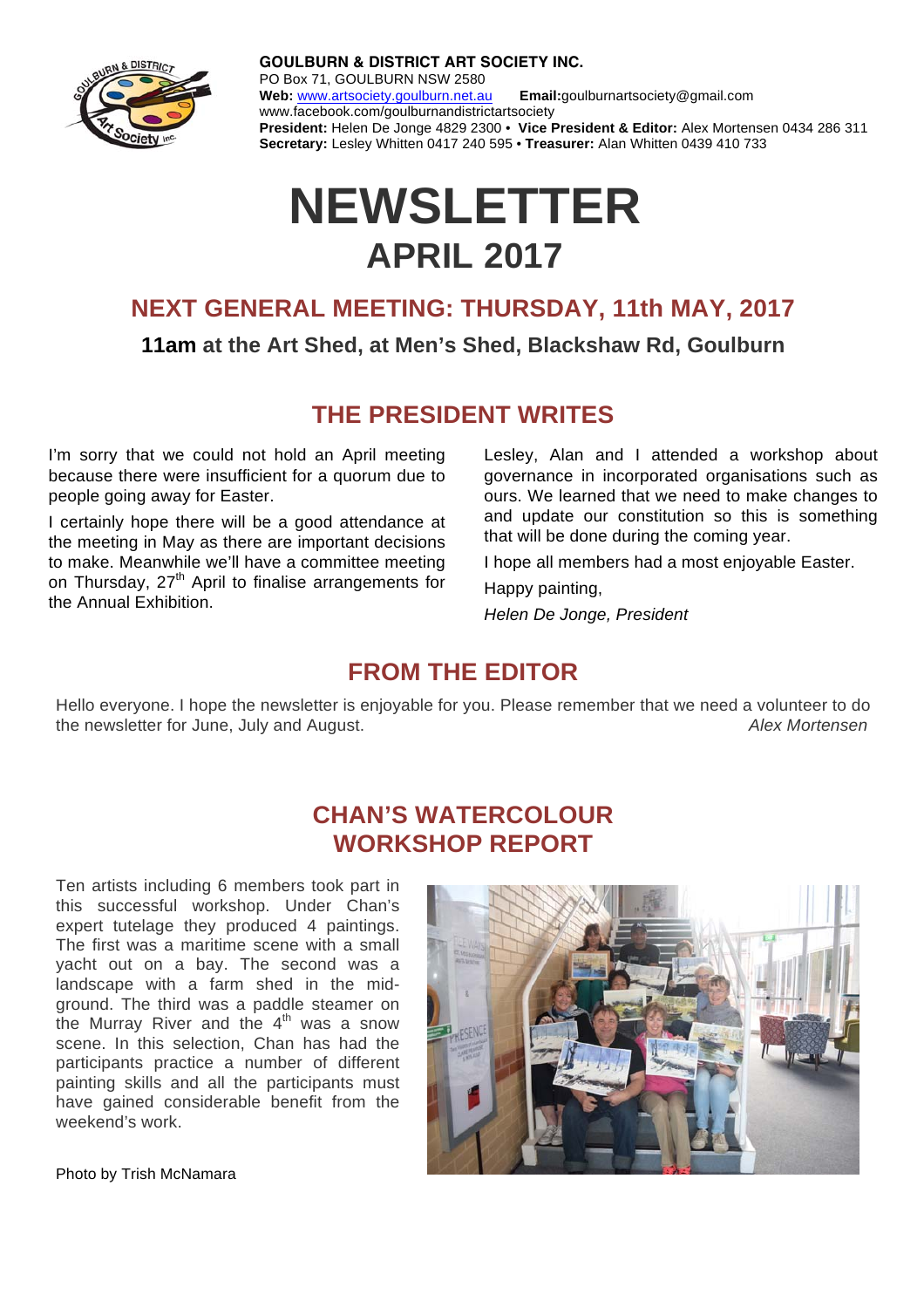#### **TELL ME AN ART STORY**

(This item was written by Barry Cranston, President of the Queanbeyan Arty Society, for their newsletter. In response to my request Barry kindly sent it on to me so we could publish it in our GDAS newsletter. Editor.)

Queanbeyan Art Society President Barry Cranston is a great believer that there is 'a story in every painting'. Barry's painting of the Goulburn Court House has quite a story.

As we have seen, Barry likes painting heritage buildings but when he started to work on the



Cranston B. *1870's Goulburn Court House*

court house he thought everyone had painted this beautiful old building. So he looked for some official opening photos to get a feeling for that moment.

The Official Opening was held in the galleries of the new court house in 1887, so the story goes, he went to the National Library to find out what the fashions of the day was for that period. Barry 'built' a story around a garden party opening and the fashions of the 1880's in front of the Court House.

Long before 10 o'clock, the court galleries were crowded by ladies and gentlemen, all assembled to witness the opening ceremony. The large and commodious Circuit Court, supplied with every requisite necessary to secure the convenience of the officials, and of the general public, could not have been seen to greater advantage, than was the case this morning, when the presence of the ladies relieved it of that particular dullness which usually pervades the halls of justice. To help Barry 'plagiarism' (but changed the colours) of three females from the Tom Robert's Bourke Street painting and put them walking into his painting. The banquet in celebration of the opening of the new court house took place the night before in the hall of the Mechanics' Institute in Bourke Street and was attended by a distinguished company of about 70 gentlemen.

**If any GDAS member has a 'story' to tell about one of their paintings and would like it published, please send it on to goulburnartsociety@gmail.com or post it to P.O. Box 71, Goulburn, NSW 2580 or drop it off at the Art Shed.** 

## **WORKSHOPS**

To reserve your place and to find out more details for any workshop, phone Helen De Jonge 4829 2300.

**MAY,** 13th. **Aina Atkins**, (GDAS member): **Watercolours** for intermediate level. Fee: Members \$10, nonmembers \$30. Aina has run quite a number of very successful workshops for our art society. There are still some available places in this workshop.

**JUNE, 24<sup>rd</sup>. Marion Schumacher, (GDAS member): Acrylics for beginners, intermediate and advanced** levels. Fee: to be advised. Marion has run many a great workshop for us. PLEASE NOTE the new date for this one.

**AUGUST,** (date to be advised) **Helen De Jonge,** (GDAS member): **Pen & Wash** for beginners and intermediate levels. Fee: Members \$10; non-members \$30. Helen has much to offer to participants and has run a number of very popular workshops.

**SEPTEMBER,** 16th**. Nell Anderson: Watercolour** farmyard animals. Nell is a well-known Canberra watercolour artist and has done a number of workshops for our society.

**OCTOBER** (late) or **NOVEMBER** (early) (precise date to be advised). **Helen Cottle,** (Guest artist): Helen is a very well-known Victorian artist and will be very welcome here for a two-day workshop. Details will be provided once we have them.